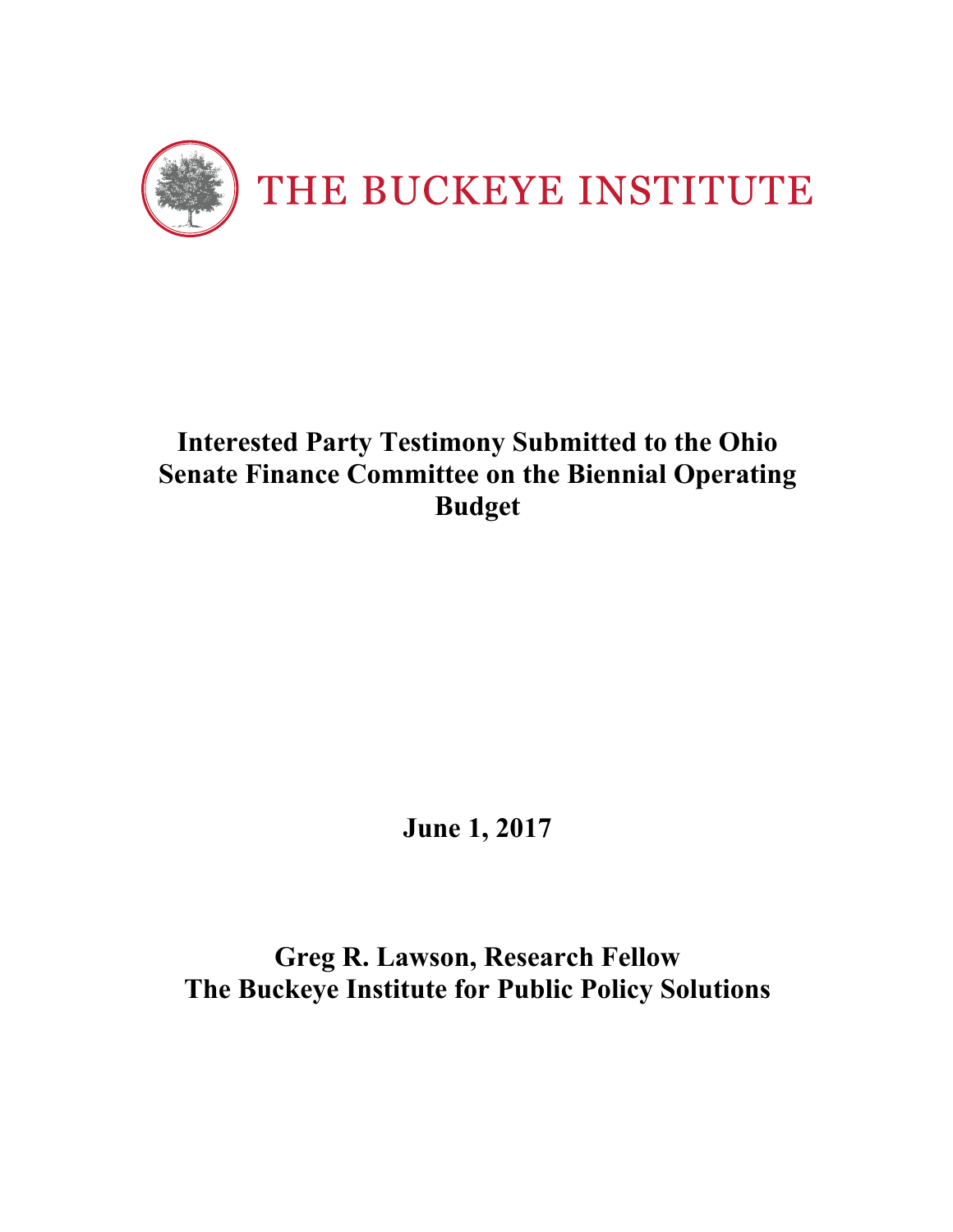Thank you, Chairman Oelslager, Vice Chair Manning, Ranking Member Skindell, and members of the Committee for the opportunity to testify today regarding the biennial budget. My name is Greg R. Lawson, and I am the Research Fellow at The Buckeye Institute for Public Policy Solutions here in Columbus.

State budgets are always about more than just dollars and cents. They represent more than simply funding state programs. The state budget process gives legislators and policymakers the chance to adopt policy preferences and priorities for the next two years. That's a golden opportunity to pursue meaningful reform that shouldn't be missed. The Buckeye Institute believes that the current budget proposal up for your consideration requires a number of critical changes in order to take full advantage of this biennial opportunity to make Ohio more prosperous. Our recommendations include changes to government spending, tax and education policies, Medicaid, and local government policies. We would encourage the Senate to consider the following:

- More spending reductions
- A small, across-the-board income tax cut and modifications to the small business tax deduction
- Embracing the Governor's education funding policies and changing the "safe" harbor" provisions so that the EdChoice scholarship program functions as designed
- Adopting most of the House of Representative's Medicaid provisions—except for returning to the Governor's managed care proposal regarding the Aged, Blind, and Disabled community
- Adopting the Governor's proposed budget for the Department of Rehabilitation and Corrections, especially the TCAP program's expansion
- Returning to the Governor's proposals regarding need-based Local Government Fund allocations
- Re-examining and eliminating occupational license fee increases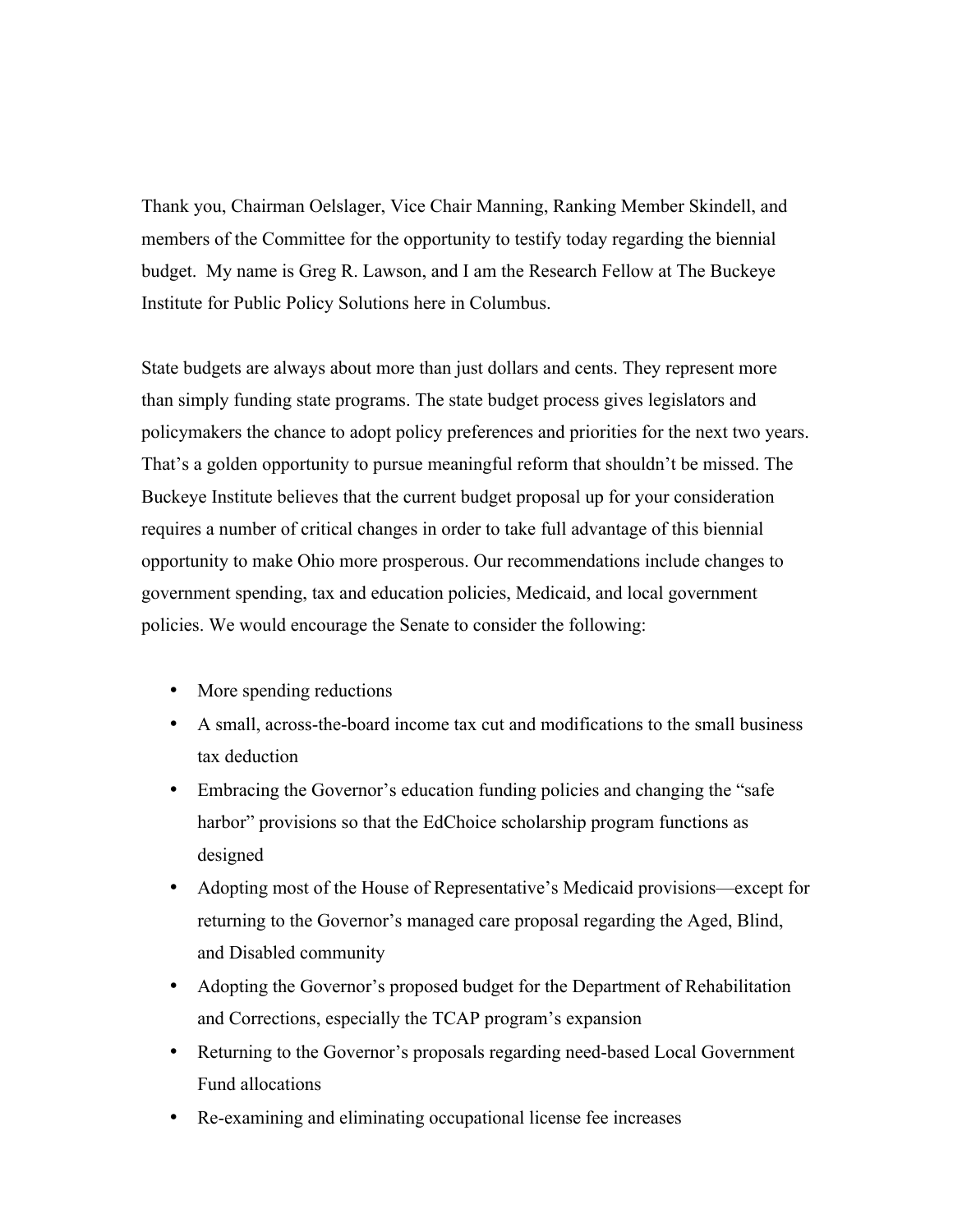• Retaining limits on the Controlling Board's authority to spend unanticipated Federal dollars, and curtailing the Board's authority to raise occupational license fees.

With the Committee's permission, I will explain these recommendations in more detail.

#### *On Spending*

The House of Representative's budget *appears* to reduce Governor Kasich's budget proposal by \$12.8 billion over the fiscal years (FY) 2018-19. Unfortunately, much of the apparent reduction is unlikely to be realized. Over 96% of the House's on paper reductions manifest in two areas: a fiduciary pass-through account that collects municipal income taxes in order to redistribute them; and Medicaid. First, the Governor's budget proposed a large increase to this account as part of the Governor's proposed business nettaxes filings. The House modified that proposal and thus reduced the Governor's expected appropriations by **\$944 million**.

Second, the House budget calls for significant reductions in Medicaid spending that, in our view, are unlikely to materialize. The House appropriates **\$5.6 billion** less than the Governor proposed for FY18, and **\$5.8 billion** less for FY19. This intentional underfunding dovetails nicely with the House's new "guard rails" on the Medicaid program that will require Controlling Board approval every six months in order to increase Medicaid spending, and assurances that the Administration is pursuing Medicaid reforms, including Healthy Ohio and other state innovation waivers. We agree with these efforts to tether the "Pac-Man" of Ohio's budget, but we assume that the Administration will seek those waivers and that the Controlling Board will therefore release most of the Medicaid funds. Consequently, the House's "reductions" will likely prove illusory.

Accordingly, we believe that further reductions in state spending are needed to keep Ohio's budget in the black and allow for meaningful tax reform. The Buckeye Institute urges renewed focus on spending outside core government services, namely, spending associated with the arts, marketing assistance for Ohio's grape industry, and other examples of earmarks and public spending on private businesses that effectively allows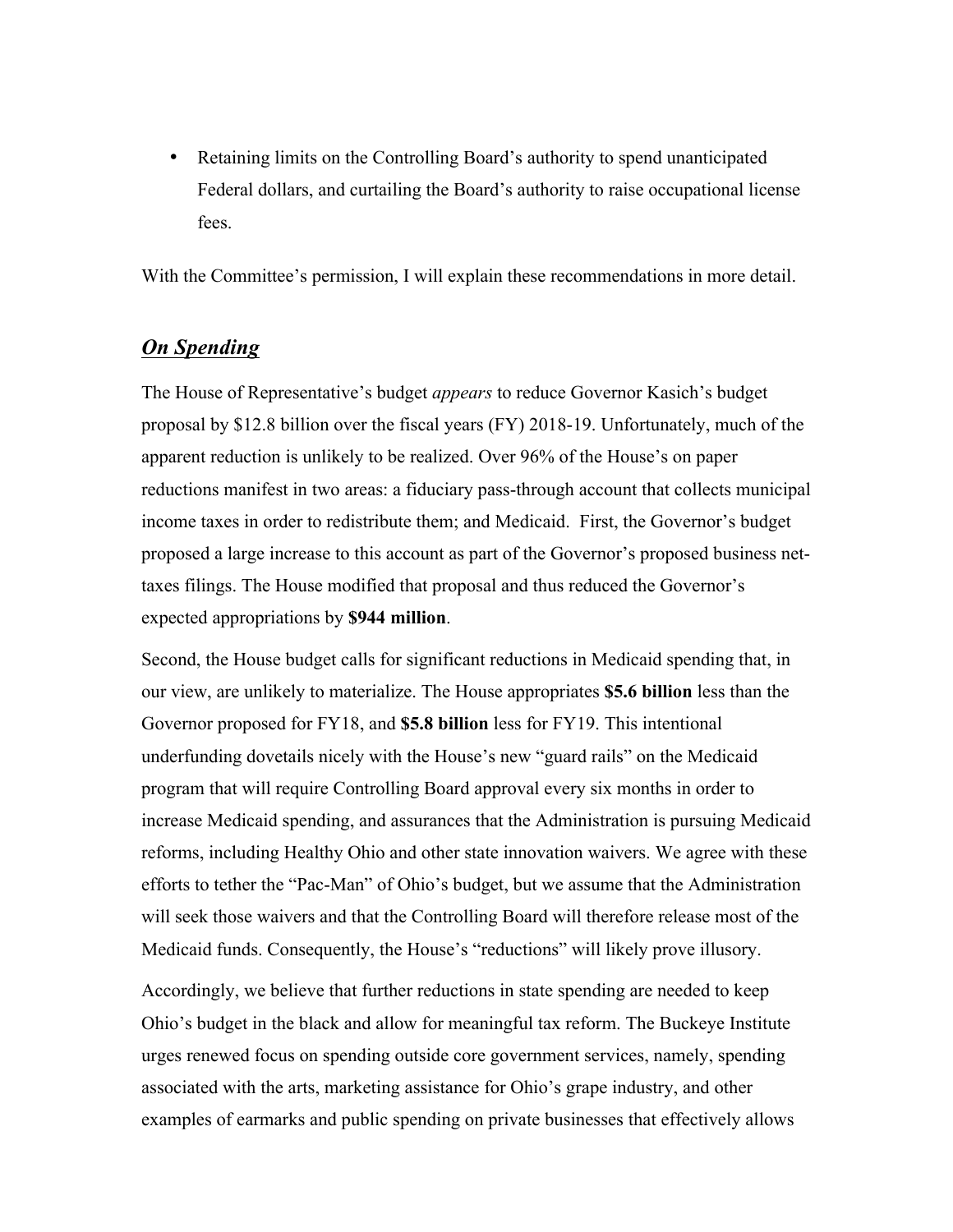the government to pick "winners and losers" in the marketplace. My testimony includes an attached copy of The Buckeye Institute's 2017 Piglet Book for more specific spending-cut recommendations.

#### *On Taxes*

The Buckeye Institute has long argued that Ohio should eliminate her personal income tax, and Governor Kasich has kept his promise to reduce the burden of the income tax on all Ohio families, most recently with a 6.3% reduction in income tax rates in 2015. In 2016, Ohio's per capital labor income, per capita investment income, and the employed population grew faster than in most Midwest states due, in no small part, to the Administration's tax cuts that also helped Ohio's per capita economic output outperform the national average.

Although we agree with the general direction of Mr. Kasich's tax policy, we differ on a few specifics. Like the Governor, we want Ohio's small businesses eventually to pay no income tax, but the current small business tax deduction appears to create a great deal of tax shifting and has meant significant declines in revenue. We believe it will prove more sustainable to lower these deductions and give Ohio's tax brackets an across-the-board rate cut. The Senate should explore other areas, such as phasing down the property tax rollback by one or two percent, to offset revenue losses and pay for an across-the-board rate cut. A one percent rollback reduction, for instance, could yield tens of millions in savings over the biennium, and a two percent cut could save over \$100 million.

Currently, the state pays 10 percent of property taxes for all Ohioans, and for those who live in their home the state pays an additional 2.5 percent. Thus the state sets aside over \$1.8 billion in general revenues each fiscal year to reimburse local governments for local decisions. Since the property tax rollback program was adopted when Ohio began imposing an income tax, the amount spent on the program should be cut as Ohio's income tax declines. The Senate also should consider means testing the rollback beyond our suggested phased-in reduction.

Finally, because Ohio's municipal tax structure remains a daunting labyrinth, especially for smaller businesses, The Buckeye Institute recommends returning to the Governor's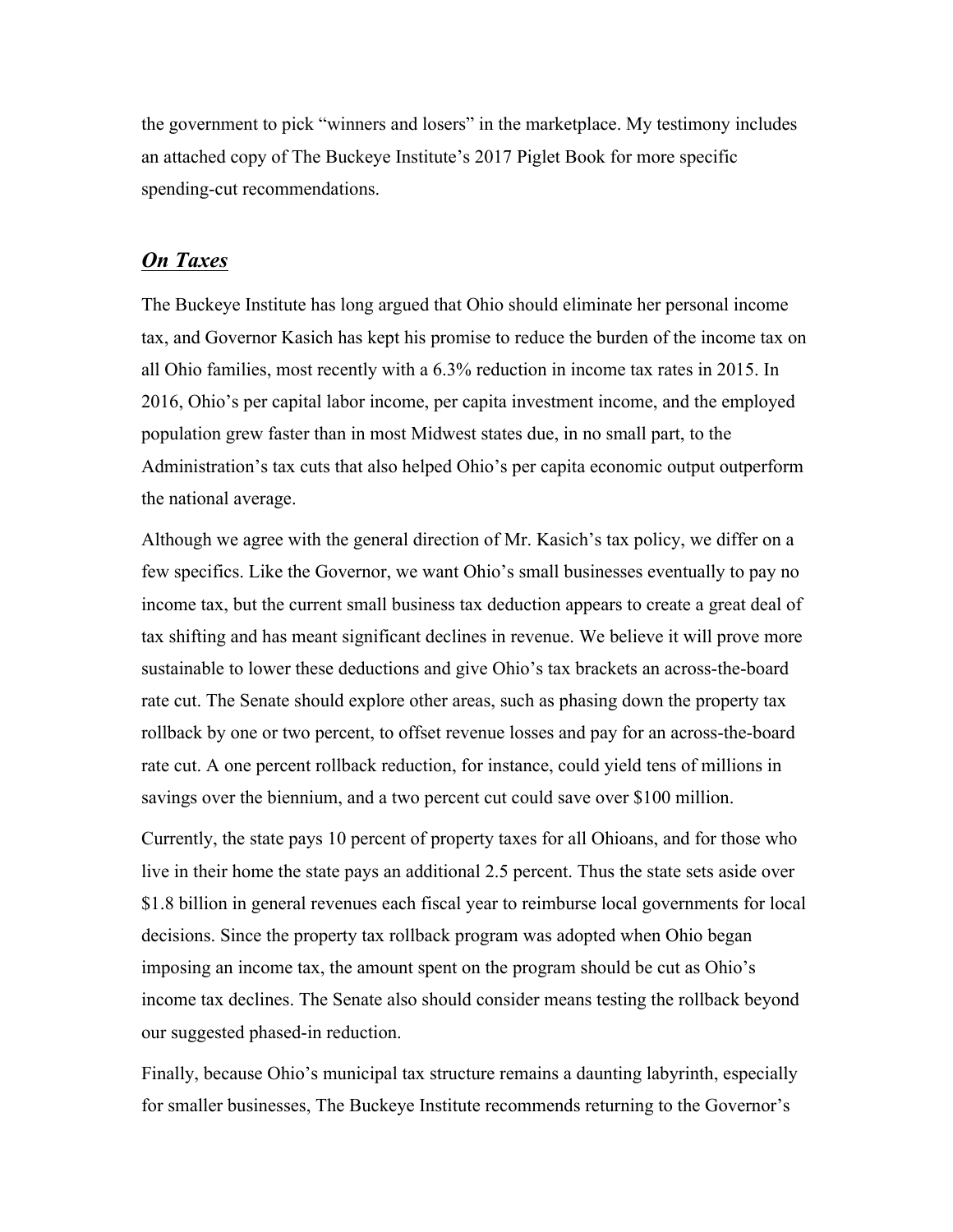proposed municipal income tax reform. Should it remain optional for businesses to file net-profits municipal income taxes, however, we encourage the Senate at least to guarantee that taxpayers do not pay an administrative fee for filing net-profits taxes.

# *On Education*

The Senate should retain the basic outline of the current education budget but should *not* increase appropriations beyond those made by the House. We would urge the Senate to return to the Governor's proposed appropriation levels and remove "safe harbor" provisions that unfairly restrict eligibility for EdChoice scholarships.

The House budget rightly embraced the contours of Governor Kasich's education proposal that begins unwinding the "caps" and "guarantees" that distort the Foundation Funding Formula. Money should follow students and *not* just be used as a mechanism for funding the education "system" and its ever-expanding bureaucracy.

The Senate should also eliminate or reform the current "safe harbor" provision that denies parents school-choice options by preventing hundreds of schools across the state from being eligible for EdChoice scholarships.

#### *On Medicaid*

We think that the Senate should embrace the House budget's language on Medicaid and state innovation waivers—including resubmitting the Healthy Ohio waiver—and add deadlines for submitting those waivers to the U.S. Department of Health and Human Services (HHS). Additionally, the Senate should include language that maintains the Administration's flexibility to improve Ohio's health care system.

Ohio's 2015 budget instructed the Kasich Administration to seek a state innovation waiver granting some freedom from onerous regulations under the Affordable Care Act. The new Secretary of HHS has encouraged states to pursue innovation waivers and the Senate should expand on 2015's waiver instructions and encourage Mr. Kasich's Administration to pursue waivers that will lower premiums. The Senate should include a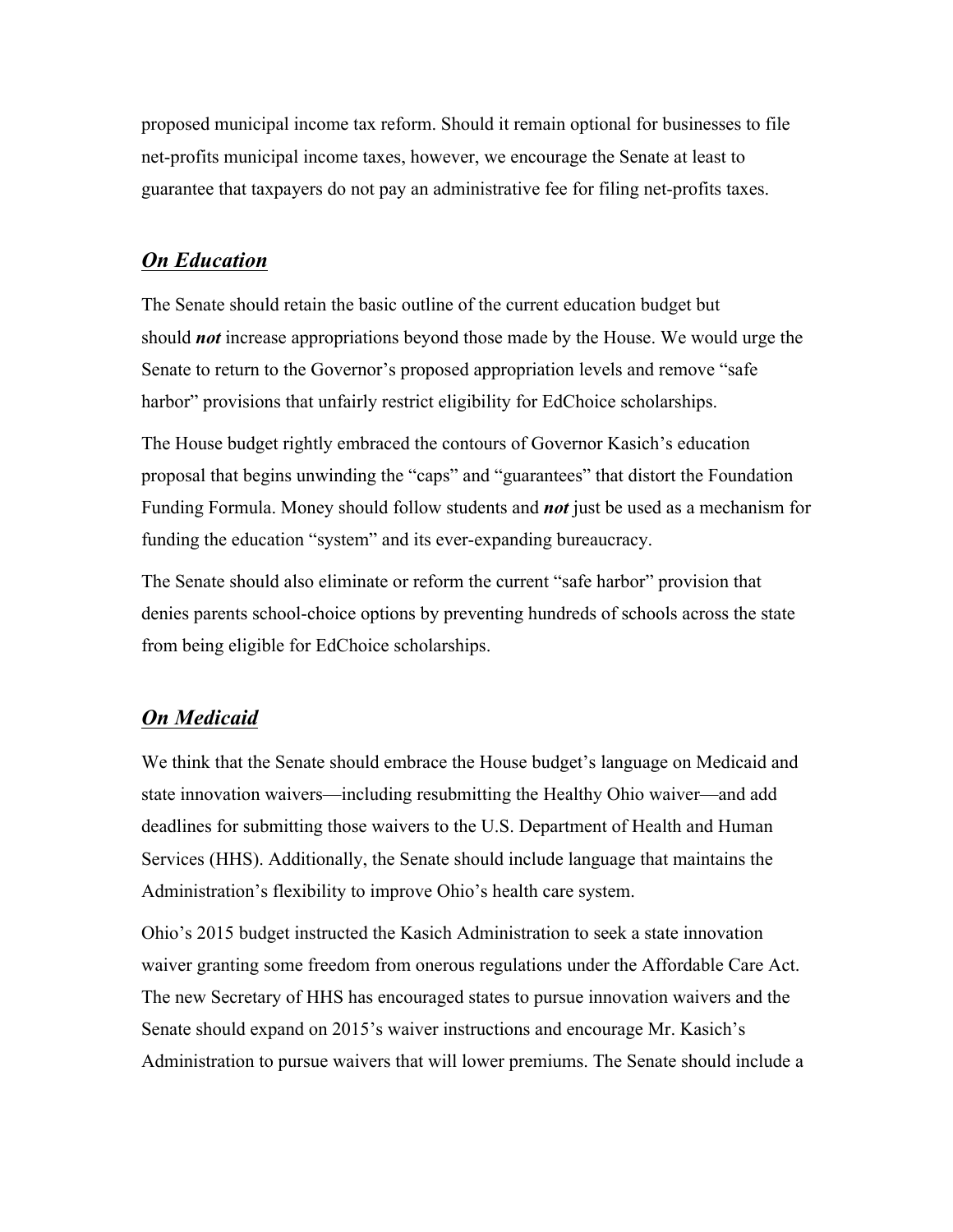reinsurance component similar to the waiver submitted by Alaska (and touted by HHS) that could reduce insurance premiums for Ohioans.

Some providers are understandably concerned about Governor Kasich's proposal to shift many ABD Medicaid recipients into managed care. This process should be closely monitored and evaluated, of course, but continued delay will likely mean higher costs and less coordination of care, and we recommend adopting the Governor's proposal in this area.

# *On Criminal Justice*

The Buckeye Institute supports the Department of Rehabilitation and Correction's budget proposal dealing with the TCAP Program (Targeted Community Alternatives to Prison). As we testified before the House, we support policies that would rehabilitate low-level offenders in their communities. The Senate should return to Governor Kasich's proposal or, at the very least, should maintain the proposal in the House budget. Rehabilitating low-level offenders in the community is twice as effective as state incarceration at onethird the cost, and watering down the TCAP provisions even further would significantly dilute the policy's potency.

#### *On Local Government*

The Senate should further reduce the Local Government Fund (LGF). The House appropriations call for \$388.1 million in FY18 and \$393.5 million in FY19. The Buckeye Institute has suggested eliminating the LGF entirely, which would save more than \$781 million over the coming biennium. At the very least, we think that the Senate should return to the Governor's proposal and direct LGF dollars to those communities that have the greatest difficulty raising requisite revenues locally.

Separately, the Senate should not increase or make permanent distributions to counties for lost sales tax revenue due to the eliminated Medicaid Managed Care Organization tax. Those tax dollars were windfalls that counties obtained through piggyback sales tax systems. If new funds are needed to pay for local issues, then those dollars should be